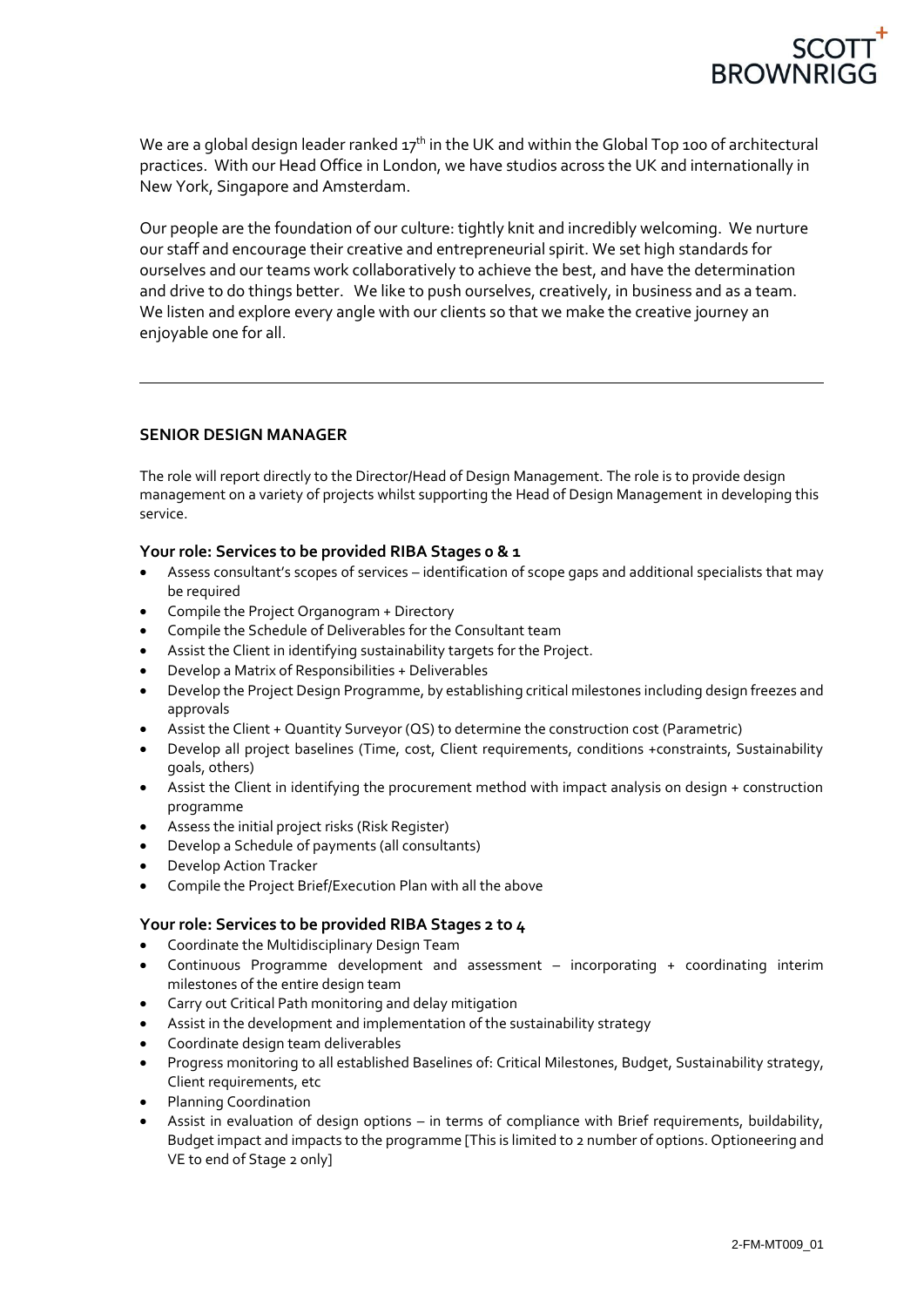

- Further Brief Development + clarification in line with design development and progress (Until end of stage 2 only)
- Carry out continuous project risk assessment and mitigation development
- Coordinate the Basis of Design documentation for Client approval, at approx. 70% stage 2
- Develop the Schedule of Areas and the Program of Requirements at approx.. 50% stage 2 and update throughout the stages. (Check compliance against Brief + Baselines)
- Report to the Client on progress against the design programme
- Town planning services
- Coordinate information for the submission of an application to the appropriate planning authority for pre-application advice
- Coordinate information for the submission (the outline application for planning approval)
- Advise the client of the requirement for additional consultants or specialist designers
- Further development of the design responsibility matrix as may be required

# **Your role: Scope Specific to Stage 4**

- Evaluate + comment on + make recommendations on client's list of tenderers
- Coordinate the design team for responses to contractor questions on tender
- Assess tenders and proposals as they relate to the design
- Coordinate the technical Bid Levelling with all consultants, present these to client and request clarification/modification of proposals
- Assist QS in the commercial Bid Levelling in relation to the technical levelling
- Contracts Review of clauses related to compliance with the technical design and technical contract documents (including detailed specifications)
- Advise the client on contractor Scope Gaps and their Mitigations

## **Your role: Stage 5 Monitoring the completion of the design and construction by the contractor**

- Coordinate the Schedule of Contractor Submittals with the design team and draw up the Review Programme
- Coordinate processes + response periods for review of RFIs and Change Orders
- Coordinate the review and comment by consultants retained by the client, on the contractor's proposal and report if they are in accordance with the requirements of the building contract, technical contract documents and brief requirements
- Coordinate review + comment on Contractor's QA/QS procedures and tasks with the design team, identify omissions and risks and suggest mitigations. This includes Contractors Inspection + Test Plans, Mock Up schedule
- Immediately prior to the proposed practical completion date of the works coordinate the review + comment on the quality of the works and whether they have been executed generally in compliance with the building contract documents, brief of requirements, Schedule of Areas and Program of Requirements

## **Your role: Stage 6 – After Practical Completion**

- Coordinate comment on resolution of defects as they relate to the design
- Implement the Scott Brownrigg Management System (SB-MS) and monitoring/measuring its performance against established objectives

## **Core Behavioural Competencies**

### **Drive for Results**

Face challenges with energy and enthusiasm; taking advantage of opportunities; making changes to improve your own and team's work; setting SMART and challenging goals to achieve better performance; developing skills and knowledge.

### **Concern for Quality**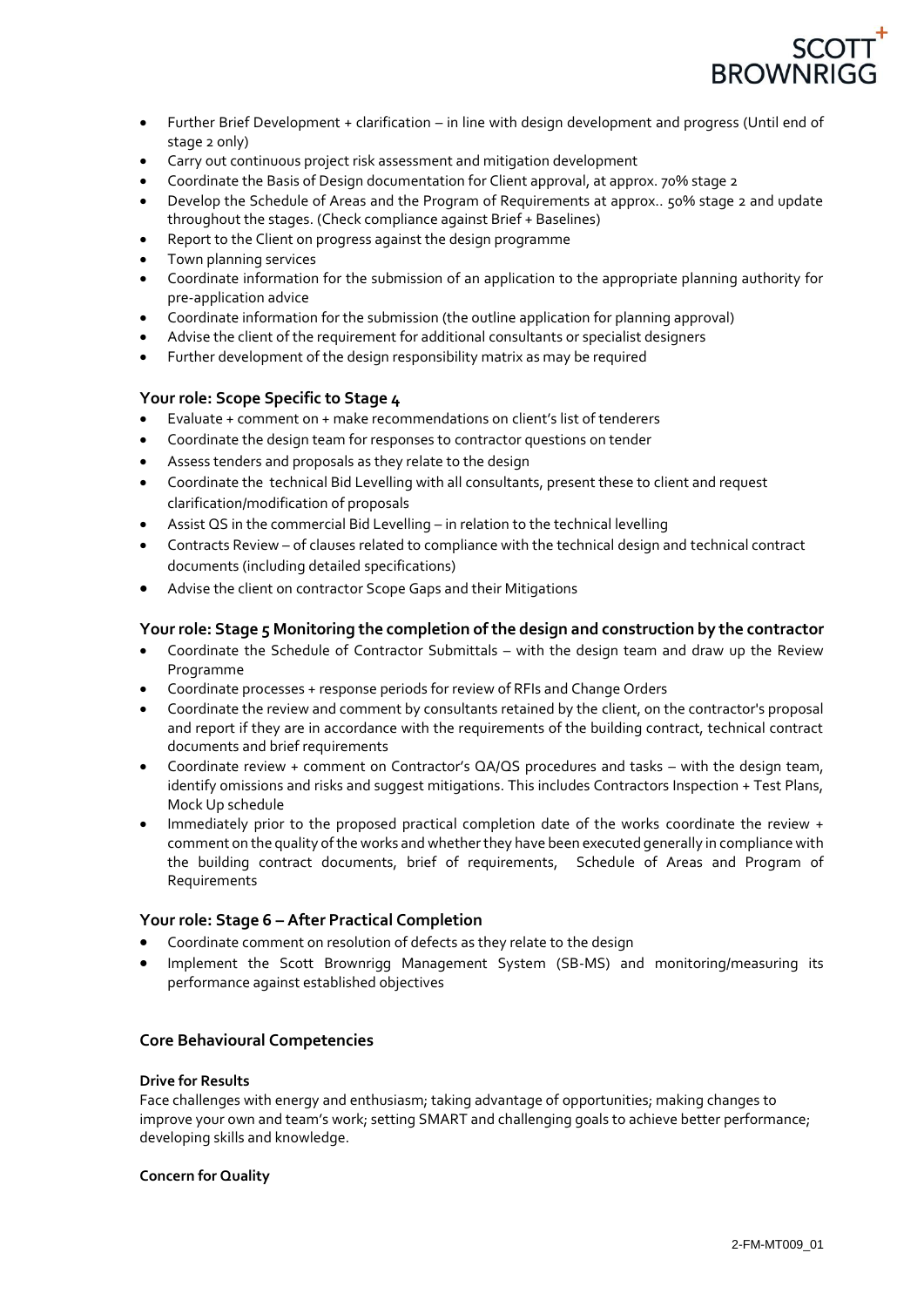

Monitor and review your own and others work against targets; checking, supporting and giving feedback, focusing on improving processes and procedures; planning ahead and aiming for the highest quality. Manage the performance of your team against clear objectives.

### **Interpersonal Effectiveness**

Understand and demonstrate concern, empathy and insight; making social contacts; organising team events to strengthen your team relationships. Act as coach or mentor to develop your team members professionally.

#### **Visionary Leadership**

Communicate effectively; explain challenges facing the practice; communicate the vision and relate vision to your own team/function; ensuring your team are committed to the vision.

#### **Agility and Adaptability**

Recognise the need to adapt and change; identifying how to ensure success and demonstrating empathy when managing change.

#### **Team Management**

#### **Team Work and Collaboration**

Lead, listen to and support your team. Promote a team spirit and encourage inter-team and cross Practice collaboration. Celebrate team success, resolve conflict and act as critical friend, remaining supportive and motivational.

#### **Managing People and Teams**

Set SMART objectives and monitor performance; give honest feedback and address performance issues; communicate with the wider practice; promote team moral; develop team skill, knowledge and acumen.

### **Project Management**

#### **Client Focus**

Think of your client first, using your initiative to deliver an appropriate level of service; expertly manage your client and team to focus on their requirements.

#### **Functional Excellence & Commercial Acumen**

Understand the climate and culture of the Practice and use the culture to obtain the best results; be seen as an expert in your field, providing advice and dissemination of knowledge. Openly highlight and manage risk.

#### **Strategic Capability**

Question and seek evidence to support findings, understanding complex concepts and methodologies, communicate clearly; contributing to innovation and think laterally.

### **Your qualifications and experience**

- Ideally an Architectural or Engineering background
- Broad experience in design management of a variety of large scale, multidisciplinary and complex projects simultaneously at all stages
- Experience of working within the UK Building Regulations
- Working knowledge of UK Building Systems, Regulations and construction types
- Working knowledge of town planning procedures
- Priven experience of working Internationally is highly valued
- Proven extensive experience in Design and Design Management
- Experience in working in a broad range of sectors with particular emphasis on Aviation and Rail Projects, Business Space projects Advanced Tech projects (incl data centres)